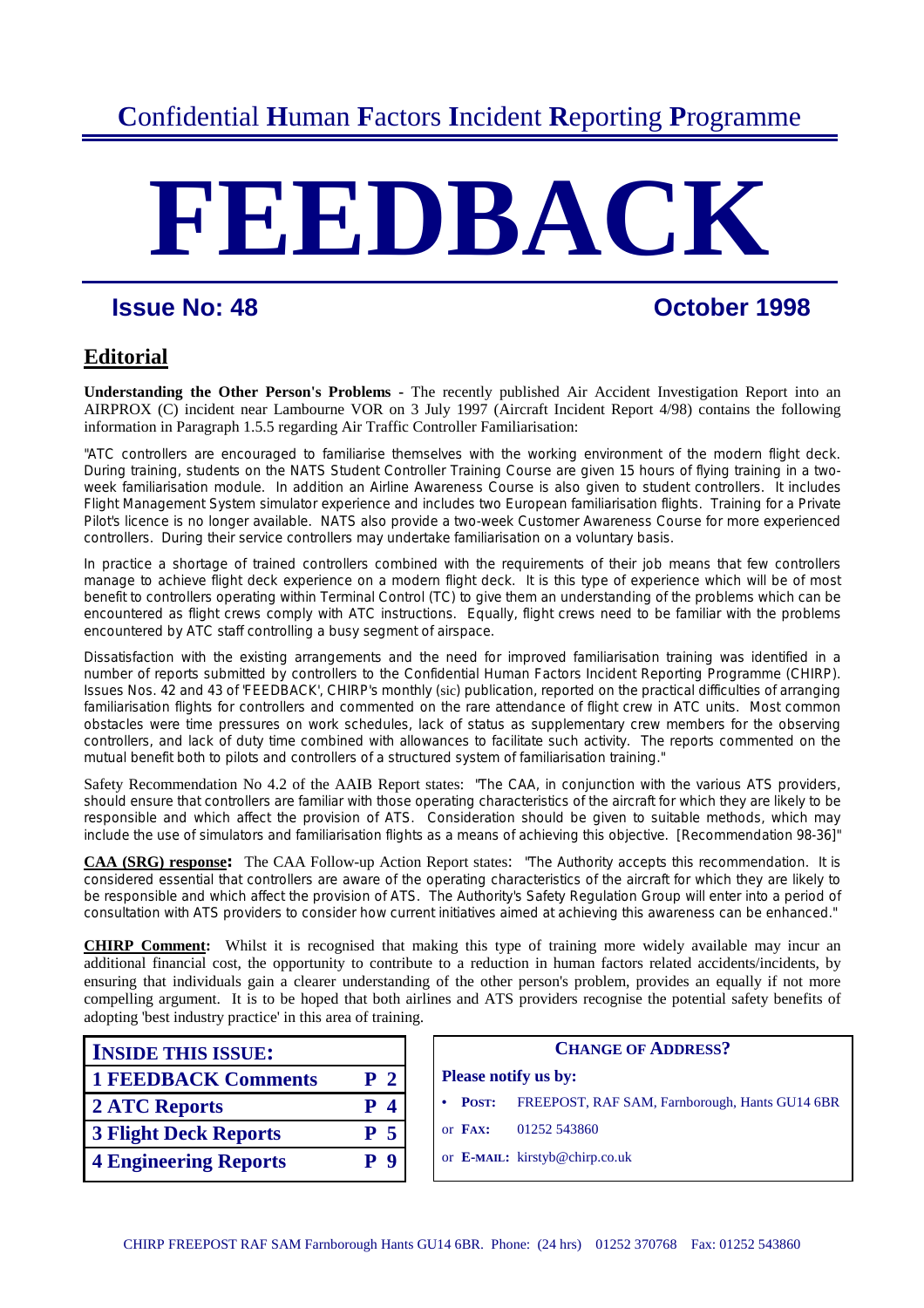#### **A Reminder on the Magazine Format:**

The following fonts are used:

- Disidentified reports. These are reproduced with minimum text changes
- *CHIRP Comments are italicised*
- Verbatim Third Party responses are printed in SWISS type

#### **FEEDBACK - COMMENTS**

#### **Whose Discretion? (FB47)**

*A number of reporters queried the advice contained in NTAOCH 6/94 in relation to the requirements of the Air Navigation Order in the report 'Whose Discretion' that was published in the last issue of Fhe two following reports reflect the range of views expressed:* 

#### **(1)**

Your comments on this disturbing report perpetuate a common misunderstanding. "All crew members are reminded that it is the Commander, on the day, who exercises discretion, after taking note of the circumstances of the rest of the crew" refers to CABIN crew.

The co-pilot who filed the report is a licence-holder and as such has an overriding responsibility not to fly if he "has reason to believe he is suffering, or is likely to suffer while flying, from such fatigue as may endanger the safety of the aircraft or its occupants." This is his decision and his decision alone.

It follows that a Commander cannot legitimately place his flight crew "under duress" to extend a Flying Duty Period and effectively he still requires his/her/their agreement, or at least nonobjection, to an extension.

#### **\*\*\*\*\*\***

#### **(2)**

I was interested to read your response to the 'Whose Discretion' report in FEEDBACK July 1998. Your reply, I believe, rather misses the point.

I am aware of NTAOC 6/94, which I have always thought created the unacceptable situation where a Commander may believe he can disregard the fatigue of an individual crew member and extend the duty period for the whole crew. True, the Commander signs the relevant extension of flying duty period report, but he cannot ignore the Air Navigation Order, and CAP 371, which state that "a crew member shall not fly, and an operator shall not require him to fly, if either has reason to believe that he is suffering, or is likely to suffer while flying, from such fatigue as may endanger the safety of the aircraft or its occupants".

With this in mind, if a crew member informs his commander that he is too fatigued to fly, or will be so during the next sector, how can the Commander order him to continue? Your reply seems to regard this potentially hazardous situation as perfectly acceptable.

*CAA (SRG) Flight Operations Department has provided the following statement, which clarifies the above points:* 

The term 'Crew' refers to both flight and cabin crew as per the definition in Article 118 of the ANO.

NTAOCH 6/94 Paragraph 2.3 is quite clear. All crew members are reminded that it is the Commander who exercises discretion, after having taken note of the circumstances of the rest of the crew. The only exception to this is, when away from base, where the individual crew member separates from the crew, or the crew as a whole splits up, then the use of discretion to reduce rest becomes a decision for an individual crew member.

ANO Article 64 (1) states A person shall not act as a member of the crew of an aircraft to which this article applies if he knows or suspects that he is suffering from, or, having regard to the circumstances of the flight to be undertaken, is likely to suffer from, such fatigue as may endanger the safety of the aircraft or of its occupants.

If this crew member felt that he would be too fatigued to complete, safely, the planned flight in the extended FDP but acted as a member of the crew, he may have been in breach of Article 64 (1). It therefore follows that the Commander, when told by a crew member that he/she is (or will be) too fatigued to complete the flight, must ensure that the crew member takes no further part in the operation.

#### **\*\*\*\*\*\*\*\*\*\*\*\***

#### **Level Busts (FB 47)**

I read with interest the ATC Report "Level Busts - A Novel Improvement" in FEEDBACK 47.

I recently had a height bust from being told to turn onto "Radar Heading 110",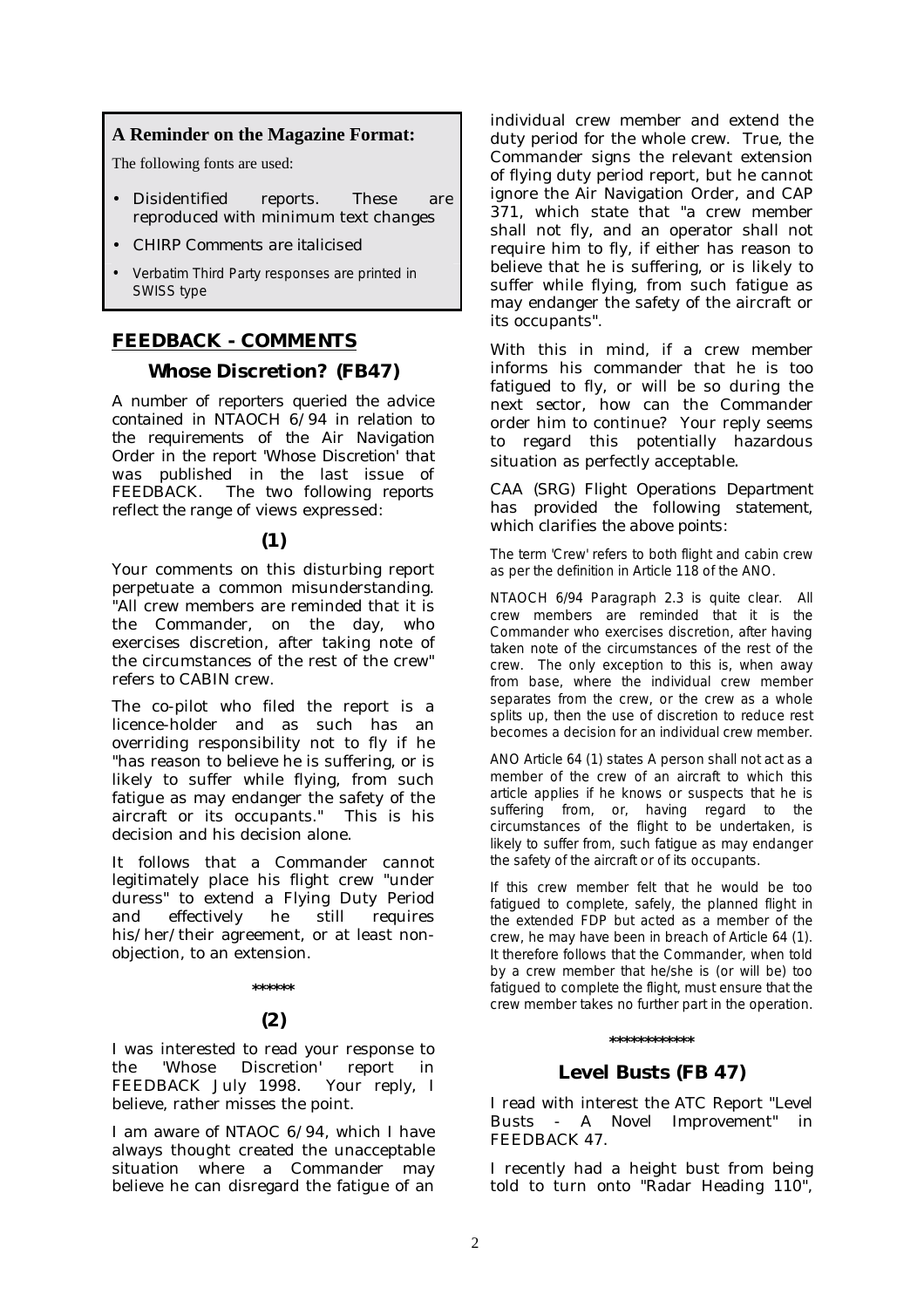which I 'heard' and read back as "Climb Level 110". The area controller did not pick me up on my readback, and as a result filed a MOR. Had he said turn onto 111°, I can virtually guarantee that the height bust would not have happened. I think it is a brilliant idea. Incidentally, a playback of the ATC tapes confirmed my readback of a Flight Level as opposed to the heading.

#### **\*\*\*\*\*\*\*\*\*\*\*\***

#### **(2)**

A possible solution would be, as suggested, to make heading changes to figures never ending in zero (i.e. hdg  $251^{\circ}$ ).

However, to add to the confusion I now find that an increasing number of new First Officers pass flight levels on request as "passing FL76" or "FL251".

Is this new teaching in the training establishments or am I old fashioned in only using thousands of feet and five hundreds as flight levels?

#### **\*\*\*\*\*\*\*\*\*\*\*\***

#### **RAF Incident Report (FB47)**

I am a practising CAA Licensed Engineer, and I have considerable experience of the aircraft type referred to in the report reprinted in FEEDBACK 47 *(Pages 11-12)* both in RAF and civilian operations. I am also very familiar with the current maintenance arrangements. I therefore feel qualified to comment on what I regard as the following misleading note at the beginning of the report:-

*"It is relevant to note that although this incident relates to a military aircraft a civilian CAA Approved maintenance provider maintained the aircraft in accordance with commercial documentation and procedures "* 

I believe that this statement is misleading and paints a false picture of the operation. Furthermore, it may unintentionally impugn CAA Licensed Engineers who have for years carried out this task i.a.w. the Maintenance Manual (MM) without incident, by inferring that the maintenance provider is a normal CAA Approved Civilian Maintenance

Organisation, which it is not, for the following reasons:-

- 1. Although the maintenance provider may be CAA Approved in other operations these particular aircraft are maintained under an MOD Approval, using Service Documentation and a mixture of RAF and Civilian Publications, the glossary of which are different from each other.
- 2. The aircraft is maintained under a Customised Low Utilisation Maintenance Schedule compiled by the aircraft manufacturer and thus accorded CAA Approval.
- 3. Because of the MOD Approval, CAA AMELs *(Aircraft Maintenance Engineers' Licences)*, are not required. The majority of the workforce are ex-service and as such are not trained in Air Legislation and have no real understanding of the ATA 100 System as used in the MM, Illustrated Parts Catalogue, Minimum Equipment List, Maintenance Review Board document, Maintenance Planning Document and Service Information Leaflets etc.
- 4. The aircraft are not on the British Register and have no requirement for a Certificate of Airworthiness.

I feel that this needs correcting in your next edition of FEEDBACK, which, by the way, I find very enjoyable and informative.

*We have received similar comments from several sources including CAA (SRG) Maintenance Standards and stand guilty as charged! We apologise for this error.* 

*Notwithstanding this, we remain of the opinion that the Human Factors lessons to be learned from this incident in relation to maintenance practices, on what is basically a civil aircraft, should be brought to the attention of a wider audience in the civil maintenance sector.* 

*The reporter also raises several interesting points regarding the 'hybrid' nature of this operation. These have been passed to the Inspector Flight Safety (RAF) for his consideration.* 

**\*\*\*\*\*\*\*\*\*\*\*\***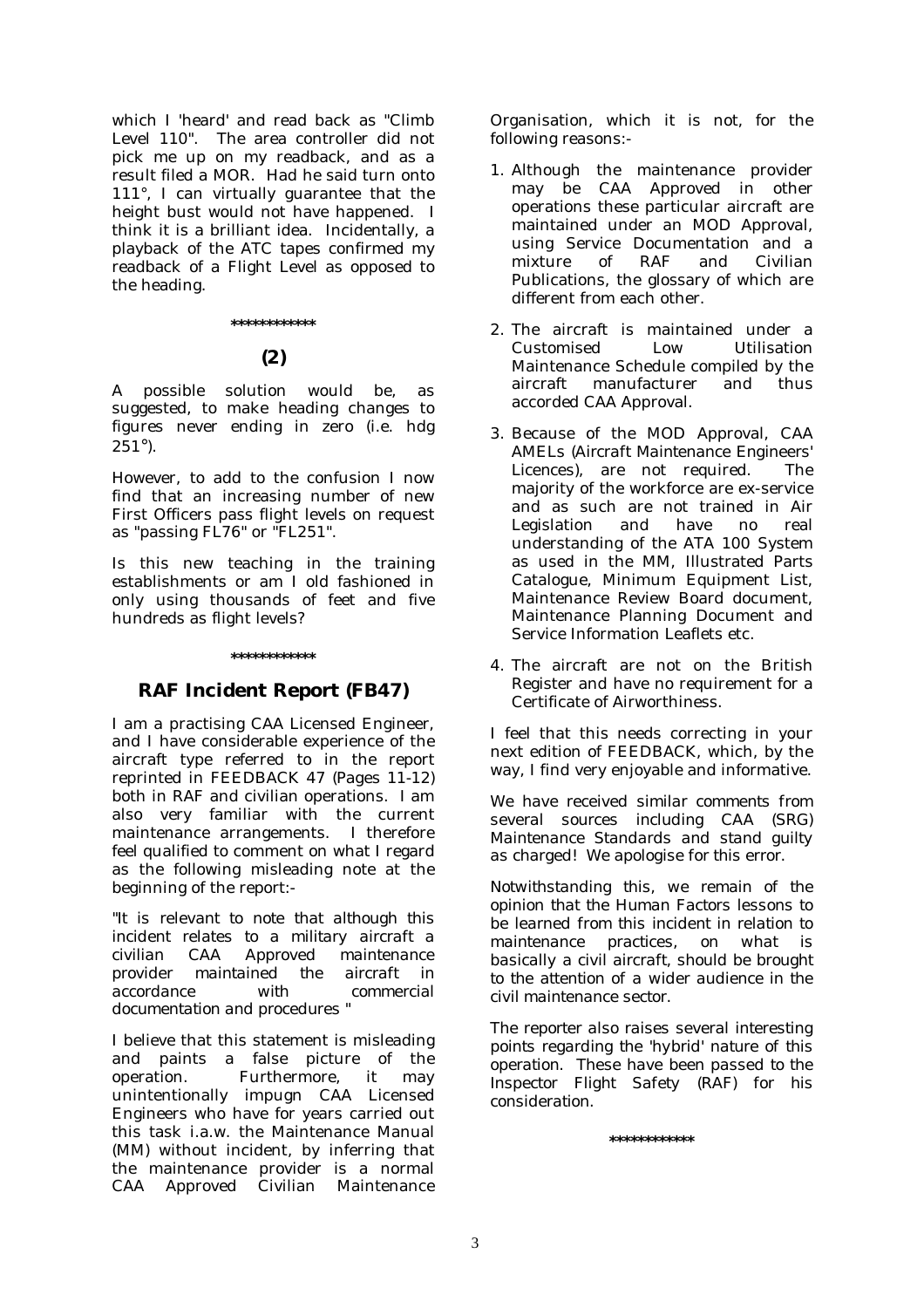#### **Fatigue/Third Party Certification (FB47)**

I read with interest the correspondence regarding excessive hours worked by engineers and that "… engineers must take responsibility …" etc. Classic 'meat in the sandwich' stuff with pressure from management on one side (even worse I dare say if you're a contractor) and from the Regulator on the other.

I'm sure all of these self-regulation types of arguments applied to the *(road/surface)* transport industry at one time but deaths and injuries (surprise, surprise!) would not go down. Then came the tachograph to enforce the rules, with the result that if an employer demands excessive work you have an unbiased record of hours.

How long before something similar is required with maintenance engineers?

I find the comments by the CAA complacent and have a buck passing feel.

#### *CAA (SRG) responded as follows:-*

The correspondent will no doubt be aware that the European Union (EU) released a Working Time Directive in 1993, but the transport industry was initially exempt from the effects. Last Summer the EU announced that it wanted to further apply the Directive to the transport industry. The UK Government supported the proposal after a round of consultation with the aviation industry but advised it will still be at least a year before the extension can be implemented.

It would be incompatible in view of European harmonisation for the UK to develop and implement its own duty hour limitations scheme, and threaten the prosperity and jobs in industry (for no significant safety benefit) when there are already well established controls in place. JAR 145 requires that the company provides adequate resource to match its maintenance workload. This should not be based upon any significant degree of overtime working. The CAA currently monitors the adequacy of resources in industry, including manpower plans, as part of JAR 145. Without adequate resources, a company approval would be withheld or temporarily suspended, or, alternatively, where possible, increased downtime can be provided to complete tasks. The CAA certainly does not condone the use of excessive hours or pressure from companies upon individuals to work in such a manner.

There have however always been individuals who are only too eager to earn extra money by working excessive hours and give little consideration to the effects of fatigue. Airworthiness Notice No. 47 introduced some guidelines to support the

legislative changes. Compared to the large number of personnel in the industry, there are few complaints about fatigue problems reported to the CAA. If the correspondent is seriously concerned, we would suggest that he speaks confidentially to the local CAA Regional Manager who can then assess the problem without disclosing the source of the information. CAA will certainly act if evidence is made available*.* 

*A number of recent serious human error incidents have identified fatigue as a possible causal factor. CHIRP will continue to assist in promoting the assessment of potentially unsafe working practices on behalf of individual reporters.* 

**\*\*\*\*\*\*\*\*\*\*\*\*\*\*\*\*\*\*\*\*\*\*\*\*\*\*\*\*\*\*\*\*\*\*\*\*\*\*\*\*\*\*\*\*\*** 

### **ATC REPORTS**

#### **Altimeter Setting Confusion**

Aircraft departed ### (cleared on the SID to Flight Level 50). A few minutes previous to this departure the ### hold was occupied at FL60. The aircraft climbed to 5000ft on the QNH of 981 mbs. The aircraft reached this altitude by the ### hold and between transfer from Tower to Zone frequency, thus effectively out of contact. In view of the pressure setting selected, 5000ft and FL60 were as good as the same level.

I have noticed an increasing frequency of aircraft climbing to 5000ft instead of FL50. This may be because our transition altitude is lower than the more general 6000ft in other TMA's.

Most of the time the error is noted because of slower rates of climb than that of this aircraft.

# **\*\*\*\*\*\*\*\*\*\*\*\*\***

#### **Minimum Separation**

Twin-jet seven miles South of the airfield downwind left hand at 5,000ft heading east, flight released to my control, on my frequency.

I had just instructed the flight to descend to 4,000ft when Area Sector controller phoned me. "Expedite the descent of ### due traffic in proximity - slow, climbing". SSR code of slow climber was passed and I identified the traffic. I acknowledged the request from Area Control. Conflicting traffic still at 5,000ft heading toward my flight. I instructed the twin-jet to expedite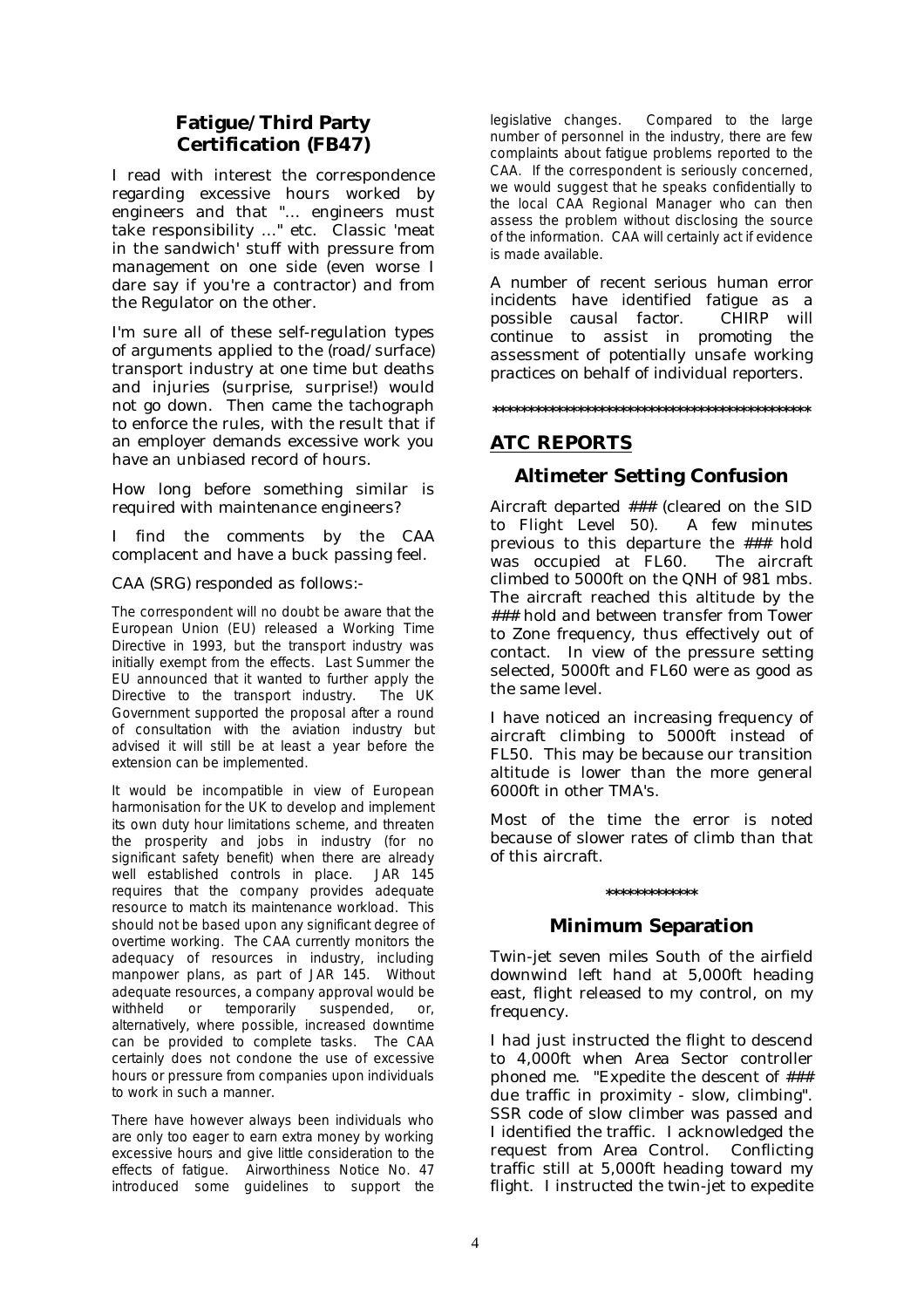descent then gave traffic information and avoiding action against other aircraft. Kept separation - just.

Captain of twin-jet was not unduly concerned. Momentarily I was very scared, then I was unable to maintain concentration but I had to work through the incident. No reports were filed, as separation was maintained throughout. Adrenaline flowed freely after!

Workload at Area Control had caused the incident. Thankfully the potential confliction was spotted.

If Area Control had not co-ordinated, by the time the SSR code of the other flight had appeared from the garbling of codes around ### VOR, it may have been too late for a reactive action by me.

This ATS Unit has no code call sign conversion for flights other than being manually converted at the Unit. The radar installation dates from the early 1970's and the processor for SSR became operational in 1981. There has been no further capital investment since! To this day I have no idea of the type of aircraft that I turned to avoid.

My gut reaction was to file an Airprox, but due to a similar incident occurring earlier this year, when an Airprox was filed and the individual was asked to downgrade it to an incident due to politics, I decided not to. The more overloading that occurs the more likely incidents will occur.

*This report is one of several that have suggested that, at one or more ATS units, there has not been a pro-active policy to upgrade ATC equipment to assist controllers in handling the ever-increasing traffic levels that the major ATCCs are accommodating.* 

*The reliance on procedures, as an alternative to the provision of appropriate automated information / monitoring systems, will render safety management systems vulnerable to human errors, particularly as traffic levels and controller workload increase. This fact should be acknowledged when determining investment strategy, as it may be an avoidable weak link in the ATC safety chain.* 

**\*\*\*\*\*\*\*\*\*\*\*\*\*\*\*\*\*\*\*\*\*\*\*\*\*\*\*\*\*\*\*\*\*\*\*\*\*\*\*\*\*\*\*\*\*** 

#### **FLIGHT DECK REPORTS**

#### **Musical Runways**

*We have recently received a number of reports of difficulties experienced by crews as a result of receiving late, unexpected runway changes. The following two reports are indicative of the problem:* 

The sector between DEF and ABC (UK Regional Airports) is busy even in good weather with a take-off to landing time of no more than 25-30 mins. In my 18 months of operating into ABC, I have come to expect that ATC often play 'musical runways' at short notice and frequent changes of runway direction, no doubt with the best intentions to assist with commercial interests of operators. However, in the following incident I feel that accommodating opposite direction IFR approaches to their single runway without sufficient contingency separation was reducing safety margins to an unacceptable level.

I make this assessment not only as a commercial pilot but also as a former Royal Air Force air traffic controller with more than 10 years experience.

The wind at ABC was virtually straight across the runway. The overcast cloud base was around 700' and rain was reducing visibility to around 6-7km. During our brief we asked the TMA sector controller which runway we could expect at ABC and were told that the westerly runway was in use. Consequently, the ILS approach was set up and briefed.

Shortly after commencing descent to 3500' QNH we were given an initial radar heading by the Area Controller to position downwind for the westerly runway. On the same frequency at that time was a twin-jet, which was also being positioned from the south, also for the westerly runway at ABC.

As soon as we were transferred to ABC Approach we were told that we were now to receive radar vectors for an SRA approach to the easterly runway. (The localiser/DME approach was not available, as we deduced a little later, because the ILS was set up on the westerly runway for the inbound twin-jet, although we were receiving the DME).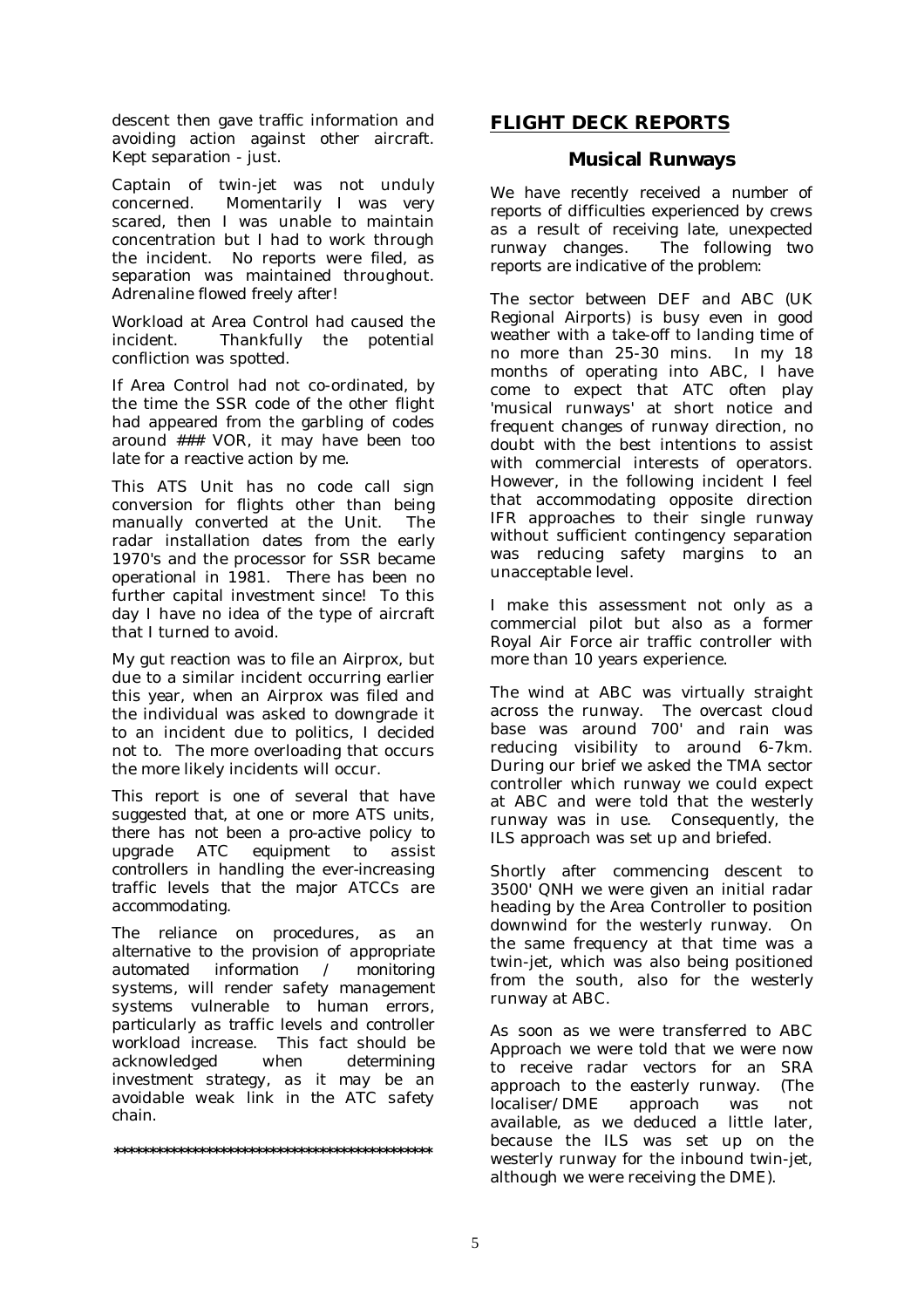So, the SRA plate was retrieved, minimum heights reset and the approach was briefed as far as time would allow. We were now approximately 11 mi1es west of ABC, still at 3500' (only six miles from the descent point and too high), heading 90° to the inbound course and about to go through it. At no time had we been given the standard ATC phraseology for the SRA approach and, more significantly, in the flurry of action on our flight deck, we had forgotten about the twin-jet going for the ILS on the westerly runway 27.

The captain (non-handling) requested further descent, which prompted the controller to give us a turn back towards the centre-line. Thereafter, we received no instruction to commence descent, no ranges to touchdown, no advisory altitudes with range (in reply to a query as to what altitude we should be passing we were asked 'what would you like?') and only two heading changes. It became very obvious that we were on our own for this approach.

Coincident with our contacting 'tower' we broke cloud at around 2.5nm and left of the centre-line. We were told that there would be a late landing clearance due to an aircraft vacating. Sure enough, there on the runway or more specifically, approaching the threshold of the easterly runway nose-on to us, was the twin-jet on its roll out from its ILS approach.

As we taxied in, we realised that we had just been in a potentially serious scenario. If the twin-jet had carried out a go-around from runway 27, there was every chance that it could have collided with us, head to head, on our approach in IMC to the easterly runway.

The points, which I see arising from this incident, are:

- a. The practice of allowing 'almost simultaneous', opposite direction approaches to the same runway, particularly in IMC, is patently not safe.
- b. If at the outset of planning these approaches there was sufficient spacing but, as time progressed, it became increasingly obvious that separation was becoming unsafe, something positive should have been done about it rather than let the situation deteriorate.
- c. The approach controller was clearly under pressure and never had the capacity, in terms of his own workload, to provide us with the SRA approach. His capacity may well have been reduced by the induced pressure of planning and controlling the opposite direction approaches.
- d. One must wonder whether there was any ATC managerial supervision at all in the Approach Room during this period and, if there was, the wisdom of the planning and the accuracy of the execution of this scenario must be questioned.
- e. The high flight-deck workload created by the late change to the approach and the resolution of the less than ideal ATC input caused the crew to lose situational awareness, or more bluntly, forget about the whereabouts of the twin-jet.

*The practice of offering the option of the most convenient runway, when traffic conditions permit, is often of considerable benefit to pilots. However, the use of these procedures on the assumption that the preceding aircraft is going to land is fraught with peril, as there are many factors that might lead a crew to carry out a Go-Around manoeuvre, such as GPWS, Configuration, Windshear or TCAS warnings, as well as a non-stabilised approach.* 

*It is a matter of judgement in seeking to satisfy the "customer" on the one hand by offering a straight-in approach, but on the other hand ensuring that safe separation can be maintained in all circumstances. The policy for permitting opposite direction approaches should be determined by local ATS management, taking into account local conditions, to ensure that such procedures reflect sound judgement and provide an appropriate margin of safety.* 

*It is also important for ATCOs to realise that many airlines' Standard Procedures require approach briefings to be conducted prior to, or early in the descent, when the flight deck workload is low. A subsequent runway change will require a re-briefing to be completed at a less appropriate time when the flight deck workload is considerably higher and thus may be a potential cause for confusion/error. It is relevant to note that investigations into*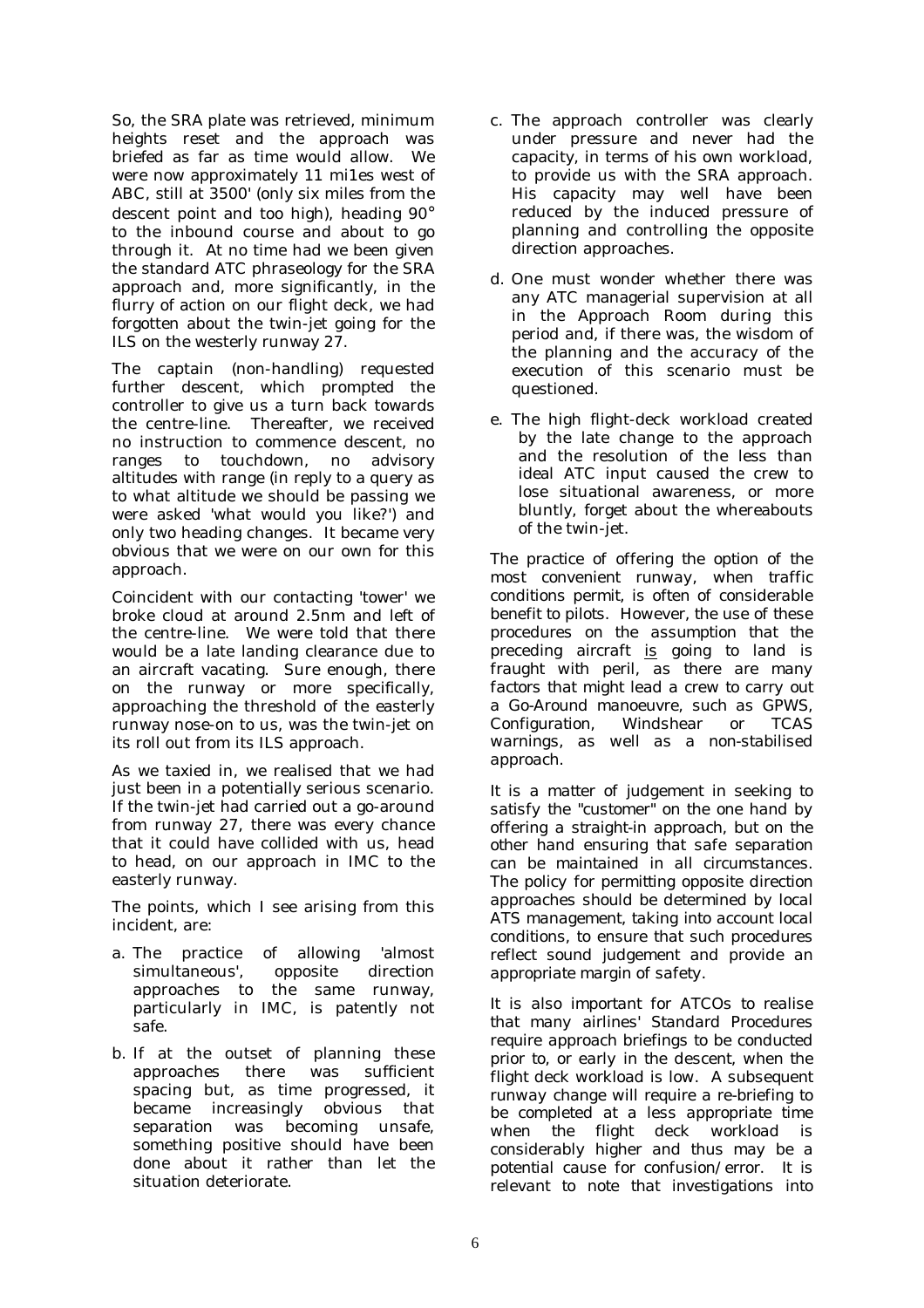*several recent major accidents have identified inadequate or rushed approach briefings and poorly planned/executed approaches as contributing to a loss of situational awareness prior to the accident.* 

#### **\*\*\*\*\*\***

#### **(2)**

During a training flight, we requested a track to the ### NDB to take-up the hold with a view to completing a procedural ILS. The approach controller cleared us to the NDB, gave us the weather and advised us that the westerly runway was in use. We confirmed the ILS Ident was correct for the runway.

After several holds in IMC and at least another three ILS Idents, we proceeded outbound and were cleared to descend to 3000'. At the commencement of the procedure a further check of the ILS Ident was made and to our surprise the Ident was for the easterly runway.

The controller appeared to be unaware that the ILS had been switched over. (Both approaches are on the same VHF frequency.) Eventually the ILS was switched back to the westerly runway.

I would like to emphasise the importance of identifying the ILS code. Because of the IMC conditions we were flying in, a less experienced pilot could have found himself in a lot of trouble.

*The ATS unit involved was notified of this problem and has undertaken a review of the relevant procedures to ensure that adequate notification of runway changes is provided.* 

*The type of late runway change reported also represents a potential and avoidable threat to safety.* 

#### **\*\*\*\*\*\*\*\*\*\*\*\***

#### **Frustration - A Lesson Learned**

Descending into *### (Southern European destination)* we were given a radar vector from ### ATC *(Area Radar*) which we assumed was to make us No 1 for landing ahead of a B737 4000ft above and only one-two miles ahead. Maintaining 300kts we were transferred to Approach control. Told to go now to ### VOR and reduce to minimum clean (at FL260!!). Minutes later the B737 crossed our level on TCAS

about 10 miles starboard. When he joined our frequency we now understood him to be No 1 for landing.

Later in the descent ATC made us maintain FL70 until the other aircraft was established on finals. We were now over the airfield VOR and were then cleared to continue visually avoiding the adjacent city. As PNF *(Pilot Not Flying)* I instructed the First Officer to configure now for landing and turn in at five miles. This would give us approximately 13-14nm to touchdown - with 40° flap and 135kts not unreasonable.

In the event the First Officer (less than 500 hrs on type, and less than 1000 hrs total) was reluctant to reduce the speed and kept pushing the nose down to join the correct glide/approach path. As a result the flap load relief operated and returned the flaps to 30°, so reducing our Rate of Descent. slightly long (300-400m beyond the normal touchdown) and with 10kts excess speed with the engines just above idle. With over 3000m of runway available, this did not present a problem for stopping. (Thankfully!)

On reflection, I broke many of the rules I consider of the utmost importance, pressuring a new First Officer, rushing/inducing stress on the flight deck, descending below 500ft a.g.l. without being fully stabilised on the approach with power on, speed stable and checks complete.

This all arose because of my<br>annovance/frustration over what I annoyance/frustration over what I considered the inadequacy of the ATC, delaying us in favour of a 'competitor' (fellow pilot) slowing us down, causing us to waste three or four minutes and probably 200kg of fuel. On reflection, the time and the fuel are worth less than the stress and pressure I induced unnecessarily and the potential for an unsafe approach/landing. All for the sake of two extra miles outbound!!

*The willingness to review situations such as that described above, the circumstances of which will be familiar to many pilots, and to reflect on the lessons to be learned is an important element of CRM training, particularly when the process involves other crew members.* 

**\*\*\*\*\*\*\*\*\*\*\*\***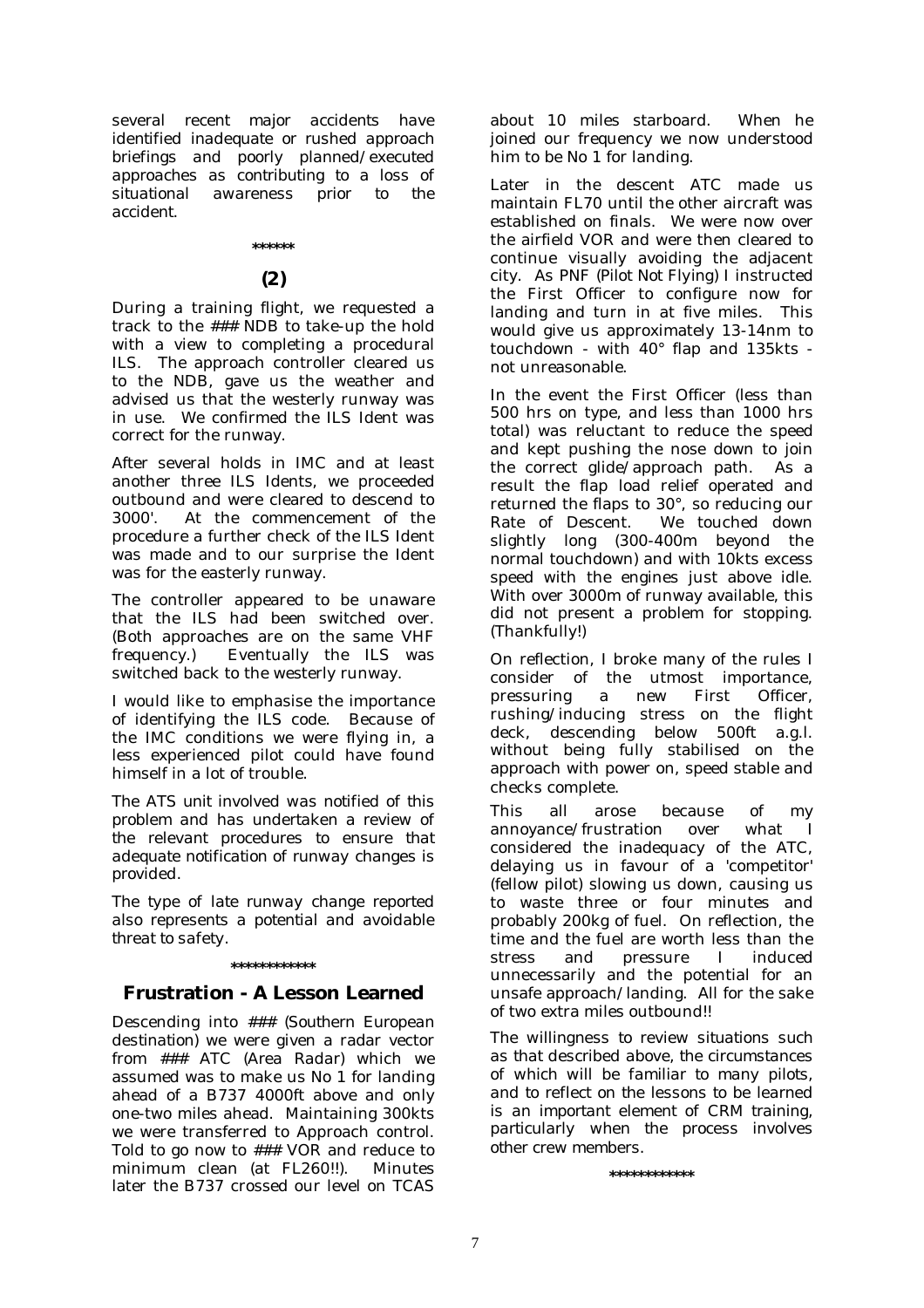#### **Tyre Pressure?**

During completion of the exterior inspection prior to departure, I noticed that the right nose wheel tyre was bald with several cuts down to and in one case through the tyre cords. An inspection of the Technical Log showed that the maintenance checks had been signed off as satisfactory.

A verbal question to the ground engineer as to the serviceability of the nose wheel received the response "Oh that's OK for lots more landings". Only when I entered a defect in the Technical Log to the effect of "please confirm serviceability of right nose wheel" that a wheel change was called for.

It then became apparent that nose wheels were out of stock and that one needed to be obtained from an outside contractor (the airline has recently sold off its brake and tyre servicing function to an offairport contractor). A two-hour delay resulted.

I am sure that commercial pressure played a strong part in the attempt to despatch the aircraft in this state. But two people had to sign the relevant checks and inspections in the Technical Log and I am sure that at least one of the signatories was signing for someone else's work

*The Operator concerned acknowledged that there was an initial short-term supply problem in the initial stages of the changeover. This was recognised at the time and steps were taken to improve the supply of serviceable wheels. It is understood the stocking situation is now satisfactory.* 

*With regard to the reporter's comment on signing for someone else's work, this is allowed as per Airworthiness Notice No.3.* 

#### **\*\*\*\*\*\*\*\*\*\*\*\***

#### **Incorrect Flap Setting**

I was the First Officer on the first of three night sectors.

During taxy the captain called for FLAP 'XXX' (take-off setting). I inadvertently set FLAP 'YYY' (leading edge slats only). Later the Flight Engineer read the take-off checks and both the Captain and I responded "FLAP 'XXX' SET".

Fortunately, some moments later, the Captain noticed the error and called for the correct setting.

Hopefully the TAKE-OFF CONFIGURATION WARNING would have alerted us when the thrust levers were advanced, but it was a worrying lapse in the performance of vital duties on my part.

It was my fourth successive night on duty, the days had been spent in two hotels, both in which I have always had difficulty getting adequate sleep. One is located on a busy international airport and is not air-conditioned, so that in warm weather the room becomes uncomfortably warm if the windows are closed. But even with the windows closed and ear plugs fitted, I'm frequently woken by the intense non-stage three jet traffic.

The other hotel is an overseas location and is also not air-conditioned despite very high temperatures in summer. Additionally there are no floor coverings anywhere, so that one is constantly woken by the staff and guests clattering about on the tiled floors.

I know that complaints have been made to management about these two hotels, but with no acknowledgement or result.

*The standard of accommodation provided for crews during stopovers varies considerably across the industry. Most airlines recognise that the hotel environment is an essential factor in ensuring that crews are adequately rested. Regrettably a small minority do not ensure that the hotel environment is compatible with its intended purpose.* 

## **\*\*\*\*\*\*\*\*\*\*\*\***

#### **Where to Go?**

As a pilot for an IT operator, I spend my fair share of time in Southern European airspace, often at night, facing the usual implied challenges. Some of the most common are the last minute changes to the return routing by the local ATCC. If you are very lucky, you will get them on the ramp before departure. The most likely case is that you will only find out *(about a route change)* upon copying the departure clearance whilst taxying. The worst case is being given significant route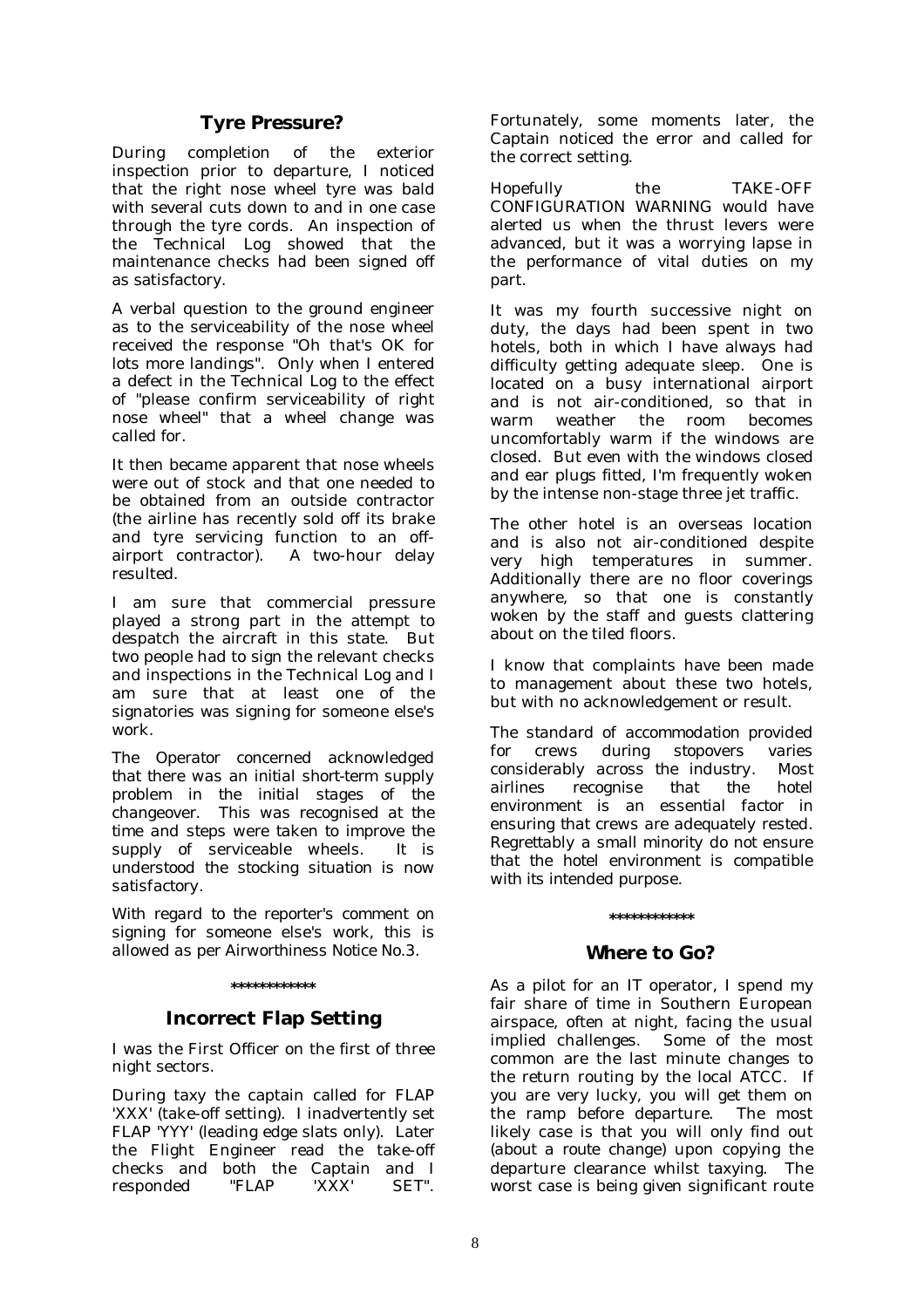changes when airborne at a very busy time in quite difficult airspace.

Whereas I accept that the above will always be routine and part of the job, the quality of the airways chart needed to implement and monitor these route changes will significantly affect the resulting workload. For UK aircrew, the scale of the most likely chart used to cover most of Greece and the Aegean along with much of the Adriatic, the Balkans and Eastern Europe is too small. The density of information covering the Balkans and South Eastern Europe especially, make it very difficult to use at the best of times. In a darkened flight deck, with the lightest of chop, this chart is unusable.

Could gentle pressure be applied to improve this situation?

*This information has been passed to the chart manufacturer.* 

**\*\*\*\*\*\*\*\*\*\*\*\*** 

#### **A Common Aeronautical Language - C'est la vie!**

*The following text is taken from the CAA (SRG) Occurrence List (ATC) 1 Jun 98 - 30 Jun 98 and merits particular attention.* 

#### **OccNum 9801510J**

Pilot states that during approach, non-standard R/T (French) was used and that his *aircraft* was on very short finals without having a clearance to land. A previous a/c had landed on the R/W and called clear, but was not. Go around flown. On second approach, the crew again found it difficult to call "LOC established" due to continuous radio transmissions in French.

CAA Closure: The French Authority's report indicates that the reporter's a/c failed to follow a reduce speed instruction and this, combined with the previous a/c's slow clearance from the r/w led to ATC instructing a missed approach.

With regard to the use of French the report stated: "English and French are used jointly at Paris-Charles de Gaulle in conformity to the Ministerial Order of 7 September 1984 relating to radiotelephony procedures for the use of general air traffic. **It states in particular (in paragraph 2.4) that "French must, except in special case, be used between French flying personnel and French ground stations".**

**\*\*\*\*\*\*\*\*\*\*\*\*\*\*\*\*\*\*\*\*\*\*\*\*\*\*\*\*\*\*\*\*\*\*\*\*\*\*\*\*\*\*\*\*\*** 

#### **ENGINEERING REPORTS**

#### **Lucrative Employment - But at What Cost?**

I work four-on four-off 12-hour shifts as an avionics and radio CRS *(Certificate of Release to Service)* Holder (often the only such qualified person in the hangar). On night shift we have only one avionics CRS Holder working Monday to Thursday, on 10-hour shifts.

An Avionic Engineer was bragging to me, and the rest of the hangar, that his gross pay for that month was some three times the norm and indeed he was showing everyone his payslip to prove this.

This alarmed me because having previously done the same job myself, I realised that he must have worked every night of that month to get this salary. This meant in order for him to get paid several members of management encouraged or condoned him working excessive hours.

There has always been a shortage of Avionic CRS cover here, but the measures being taken by management to make up for these shortcomings are dangerous.

*The manning level aspects of this report and another related incident were discussed with the management concerned.* 

*It was acknowledged that there was a shortage of suitably qualified engineers in this area and that the problem had already been recognised. An accelerated training programme had been introduced to resolve the situation, the results of which should now be apparent.* 

*Some companies have established procedures for limiting working hours. Such initiatives are clearly beneficial, but many permit considerable discretion, which can defeat the purpose of the procedures if used indiscriminately. See also CAA (SRG) comment on Page 4.* 

#### **\*\*\*\*\*\*\*\*\*\*\*\***

#### **Blame or Train?**

I am employed as a Licensed Aircraft Engineer on ramp operations.

Management has been collecting data concerning aircraft technical delays and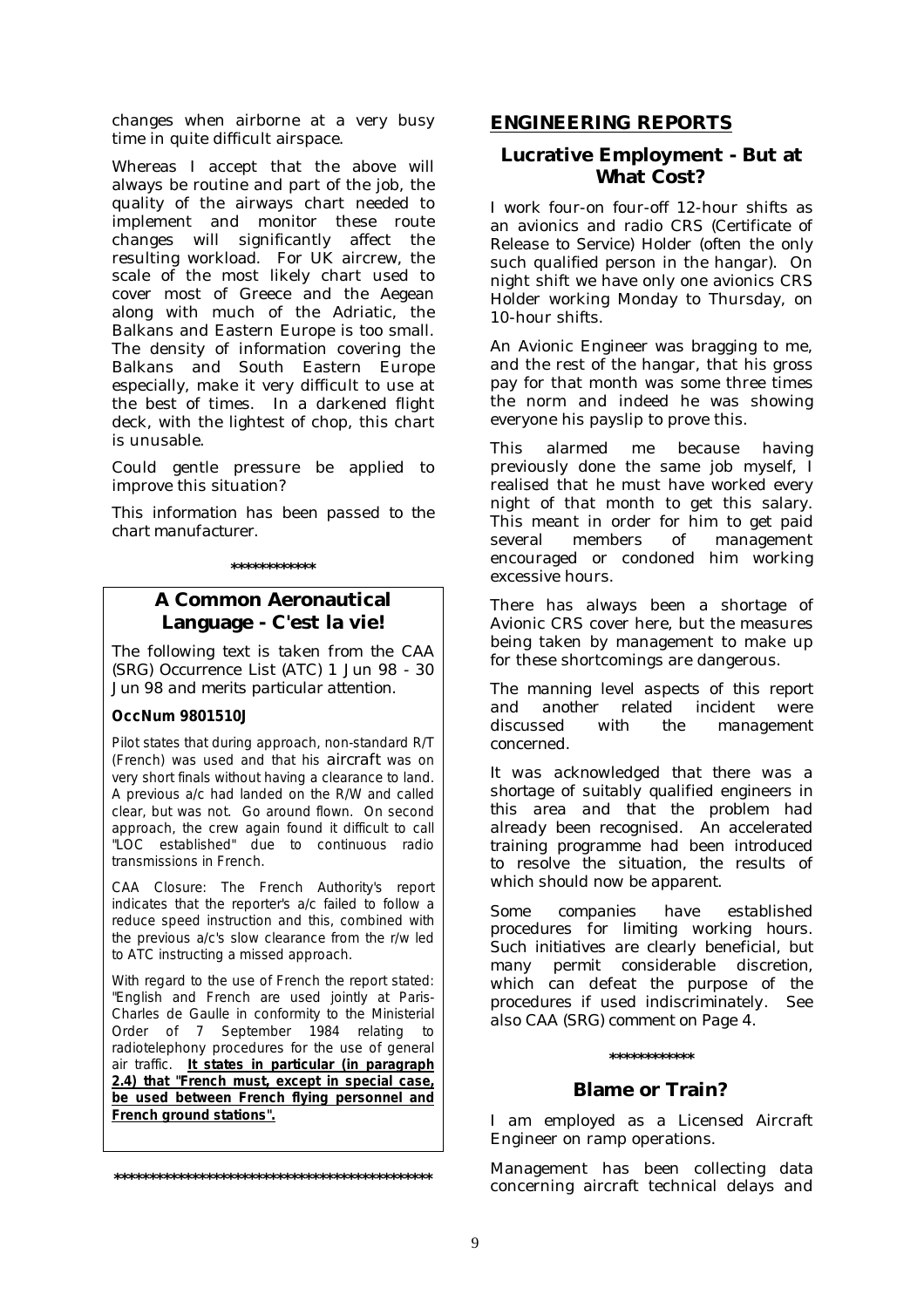allocating individual engineers' names to the delays. This information came to light only accidentally.

While it has not been used to pressure individuals to date, it has been admitted that the information may be used in the future if the management feels the need.

We now have a situation where, if an engineer stops an aircraft due to a safety related defect (and what other reason would there be other than safety?), that engineer's name will be assigned against that delay on a computer file. It would appear that the unstated *(sic)* aim of the management is to put pressure on engineers to turn a blind eye to defects in order to depart the aircraft on time.

Quite apart from the sinister nature of this practice, there is also the fact that the information is seriously flawed. I am, for instance, identified as an Avionics LAE *(Licensed Aircraft Engineer)*, when I am a Mechanical LAE.

I should also tell you that at least one individual has gone to the CAA over this matter. Investigation of the delays apportioned to him showed that all had been delays due to airworthiness significant items.

*When apprised of this report, the operator concerned was anxious to refute the allegation that there was any 'sinister' motive for the practice. Similar personal information attached to delay reports has been available to management for some considerable time.* 

*The particular objective of this initiative was to determine whether additional training might be beneficial in helping some individuals improve their performance, and thus contribute to an associated improvement in the operator's overall delay performance.* 

*It would appear that LAEs were not adequately briefed on this initiative.* 

#### **\*\*\*\*\*\*\*\*\*\*\*\***

#### **Sign of the Times**

I was the only A&C Engineer on duty on the Line Station with an appropriate Approval. The Line shift at the time had three members missing with one substitute.

I received a phone call from the Station Engineer to request a final CRS signature to a work-pack that would be sent across from the Hangar for me to sign and that it was urgent. Due to Air Traffic delays, the aircraft was required for service almost immediately.

I declined this request on the grounds that I had taken no part in the Maintenance that had been carried out. He was not happy with my reply and I was told that by signing the final CRS I was "… only certifying the work-pack being in order." Further pressure followed, I was accused of being unhelpful. I again refused which led to a very strained atmosphere and have since been told that I was being negative in my attitude.

The aircraft involved had also suffered a flying control problem at an outstation prior to the Maintenance Input in question. On a subsequent sector after the Base input it again suffered a second similar failure resulting in the aircraft returning to Base.

While I am not able to speak for other Engineers, this is not an isolated incident, as most are not prepared to speak out for fear of retribution at a later date.

*The reporter is to be commended for maintaining his integrity in standing by his responsibilities as a Licensed Engineer in the face of less than subtle pressures.* 

#### **\*\*\*\*\*\*\*\*\*\*\*\***

#### **To Fix…or Not To Fix**

On new generation aircraft with centralised maintenance computers (CMC) to aid maintenance, I have noticed, since working the aircraft, that there is a discrepancy between what the aircraft records as maintenance defects, what the aircrews report as defects and what the engineers consider as defects.

Firstly the crews. I do not know what their training suggests with respect to writing defects in the Tech Log, but on many occasions significant defects are not reported in the Log even though EICAS advisory/caution/status messages were present in flight and logged on the CMC/CMCF *(Centralised Maintenance Computer File)*.

Secondly the engineers. Speaking to all my colleagues, nobody who holds CRS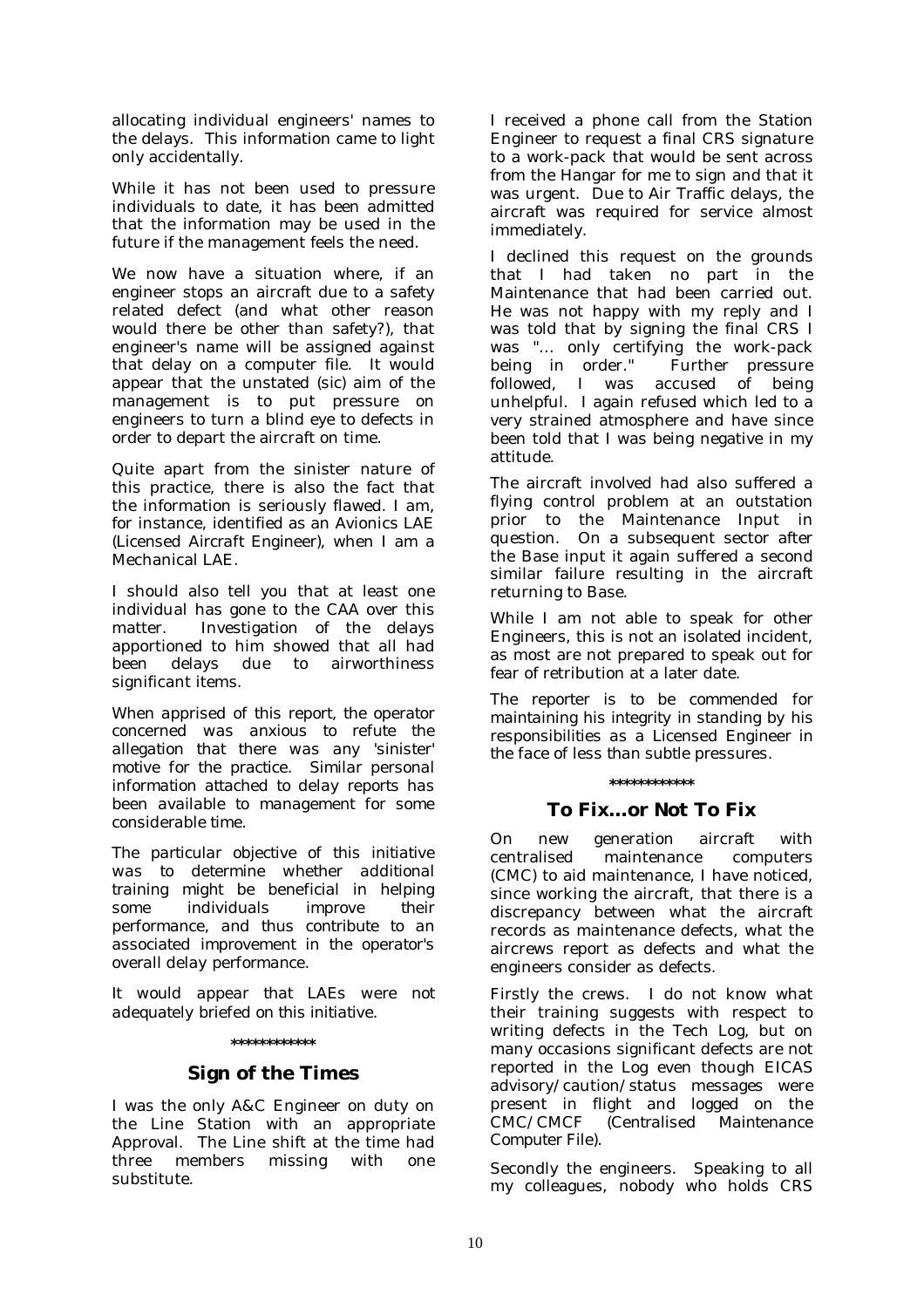(A&C and EIR) knows exactly what defects we are supposed to investigate on return to base. Some people ignore non-flight deck effects (i.e. defects which, due to system redundancy, do not cause a flight deck effect, or are not correlated to a flight deck effect).

Recently an aircraft was called back at the runway holding point with a status message that according to the MEL *(Minimum Equipment List)* was a nondispatch item. When investigated the defect had been in the CMC fault history for the last 15 sectors, but no one had investigated it. The crew promptly erased it and the aircraft continued on, only for the message to re-appear at top of climb.

When asking for advice on which message to investigate, no one was interested in giving a reasonable answer. My immediate managers told me just to work the crew reports as to work unnecessary defects could jeopardise the operation, i.e. Technical dispatch rate and deferred defect figures.

The relevant technical services engineers failed to respond and training personnel stated that by experience I'd get to know the messages which stop dispatch.

Even looking through the relevant troubleshooting manuals does not clarify the situation, as every message has a guide to rectification, but the introduction does not state clearly what defects you should investigate i.e. current existing defects, crew reports, CMC messages.

With older generation aircraft with flight engineers, a lot more defects were identified by the crew, mainly because of the additional knowledge of the systems possessed by the flight engineers. All the glass flight deck aircraft have done is mask any defects from the crew and confuse the situation with regards to faults which is probably why they carry less deferred items in the Tech Log and their technical dispatch rate is greater than the Classics.

*We would be interested to learn of any similar difficulties experienced with the interpretation and rectification of defects recorded in CMC memories.* 

**\*\*\*\*\*\*\*\*\*\*\*\*** 

#### **Acceptable for Despatch?**

The Flight crew had reported an intermittent defect in a warning system. The inititiaI engineering investigation showed that the problem was an obscure one and would take time to identify and rectify.

Maintenance Control was contacted to inform them that the aircraft was 'Technical'. I was asked to work on through the night but regrettably had to refuse as I was feeling too tired to undertake the type of investigation required. No other duty Engineer was available either.

The Duty Controller then said he would get one of their Engineers to look at the problem.

I subsequently learned that the defect had been entered as an ADD *(Acceptable Deferred Defect)* and the aircraft had flown out on a revenue flight to another Station where it continued to operate with the defect unresolved.

My management told me in no uncertain terms that they had had a bad time with Maintenance Control over the problem.

I presume the aircraft is still flying with this defect. This concerns me as I can find no allowances in the MEL for this defect. The aircraft has been recently added to the fleet and with the crews not being familiar with the aircraft the defect could be missed with potentially serious consequences.

*This report was received in time for the matter to be discussed with the operator, without implicating the reporter.* 

*The operator took prompt action to discuss the defect with the aircraft manufacturer, who issued a clearance to permit the aircraft to fly with the defect for a short period to enable it to position for rectification. This was subsequently undertaken.* 

*It is worth restating that if an item does not appear in the MEL, the aircraft is not permitted to operate under the ADD system, unless a specific engineering clearance is issued by an appropriately Approved organisation, as was issued retrospectively in this case.* 

**\*\*\*\*\*\*\*\*\*\*\*\***